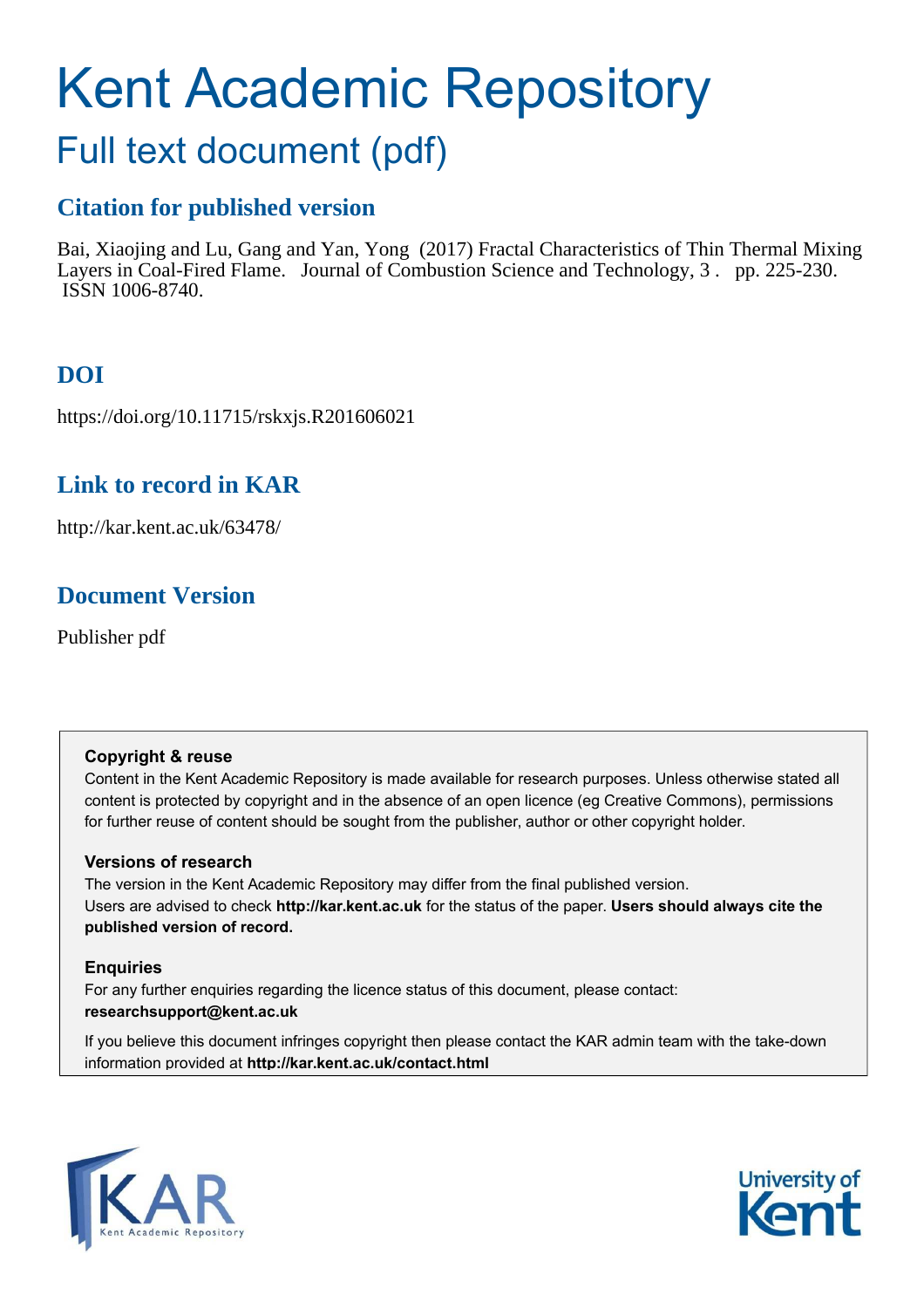### 煤粉火焰热混合层分形特性研究

白晓静<sup>1</sup>, 卢 钢<sup>2</sup>, 闫 勇<sup>1,2</sup>

(1. 华北电力大学控制与计算机工程学院, 北京 102206; 2. 肯特大学工程与数字艺术学院, 坎特伯雷, 肯特 CT2 7NT, 英国)

摘 要: 采用数字图像采集系统在煤粉燃烧实验锅炉中采集湍流火焰图像, 利用形态学图像处理技术提取火焰热 混合层的分形特征,研究了一次、二次和三次风量对火焰热混合层分形特征的影响. 研究表明, 火焰热混合层分 形维数与一次、二次和三次风量呈现出规律的相关性,因此有可能根据火焰热混合层分形维数变化来调整一次风 量与二次风/三次风量的比值,为燃烧过程的优化与控制提供参考.

关键词: 煤粉火焰; 热混合层; 分形维数; 火焰图像; 温度梯度 '()\*+TK16!!!!!!! ,-./0"A ,12+1006-8740!2017"\$3-0225-06

### **Fractal Characteristics of Thin Thermal Mixing Layers in Coal-Fired Flame**

Bai Xiaojing<sup>1</sup>, Lu Gang<sup>2</sup>, Yan Yong<sup>1, 2</sup>

(1. School of Control and Computer Engineering, North China Electric Power University, Beijing 102206, China; 2. School of Engineering and Digital Arts, University of Kent, Canterbury, Kent CT2 7NT, UK)

Abstract: The images of turbulent flame were acquired by using a digital imaging system on an industry-scale pulverized coal-fired test rig. The fractal dimensions of thin thermal mixing layers in flame were computed through morphology-based flame image processing techniques. The effects of the ratios of primary air and secondary/tertiary air on fractal dimensions were characterized. The results presented in this work show that the variations of fractal dimension are closely related to the ratio changes of primary air and secondary/tertiary air. Therefore, the fractal dimensions of flame thin thermal mixing layers can be used as an important indicator for the control and optimization of a combustion process.

Keywords: coal-fired flame; thin thermal mixing layers; fractal dimension; flame image; temperature gradient

湍流燃烧是主要的工业燃烧模式, 湍流燃烧中, 湍流流动、化学反应、传热以及传质同时发生,导致 其过程极其复杂,为湍流燃烧的测量和研究带来极大 闲难.

湍流燃烧中,火焰的动态变化导致其温度分布也

不断变化. 火焰温度是燃烧过程中最重要的参数之 一, 对火焰温度梯度的研究也受到广泛重视 $[1-2]$ . Everest 等 $[3]$ 采用温度梯度来表征热耗散率 χ<sub>τ</sub> =  $2\alpha$ ( $\nabla T \cdot \nabla T$ ), 其中,  $\nabla T$  为温度梯度,  $\alpha$  为热扩散 系数. 结果表明, 火焰温度梯度与热耗散率紧密相

收稿日期: 2016-06-22.

基金项目: 高等学校学科创新引智计划资助项目(B13009); 国家自然科学基金资助项目(61673170;61603135); 中央高校基本科研业 务费资助项目(2014XS42).

作者简介: 白晓静 (1987— ), 女, 博士研究生, x.bai@ncepu.edu.cn.

通讯作者: 闫 勇, 男, 博士, 教授, yongyan@ncepu.edu.cn.

网络出版时间: 2007-01-12 网络出版地址: http://www.cnki.net/kcms/detail/12.1240.TK.20170112.1609.002.html.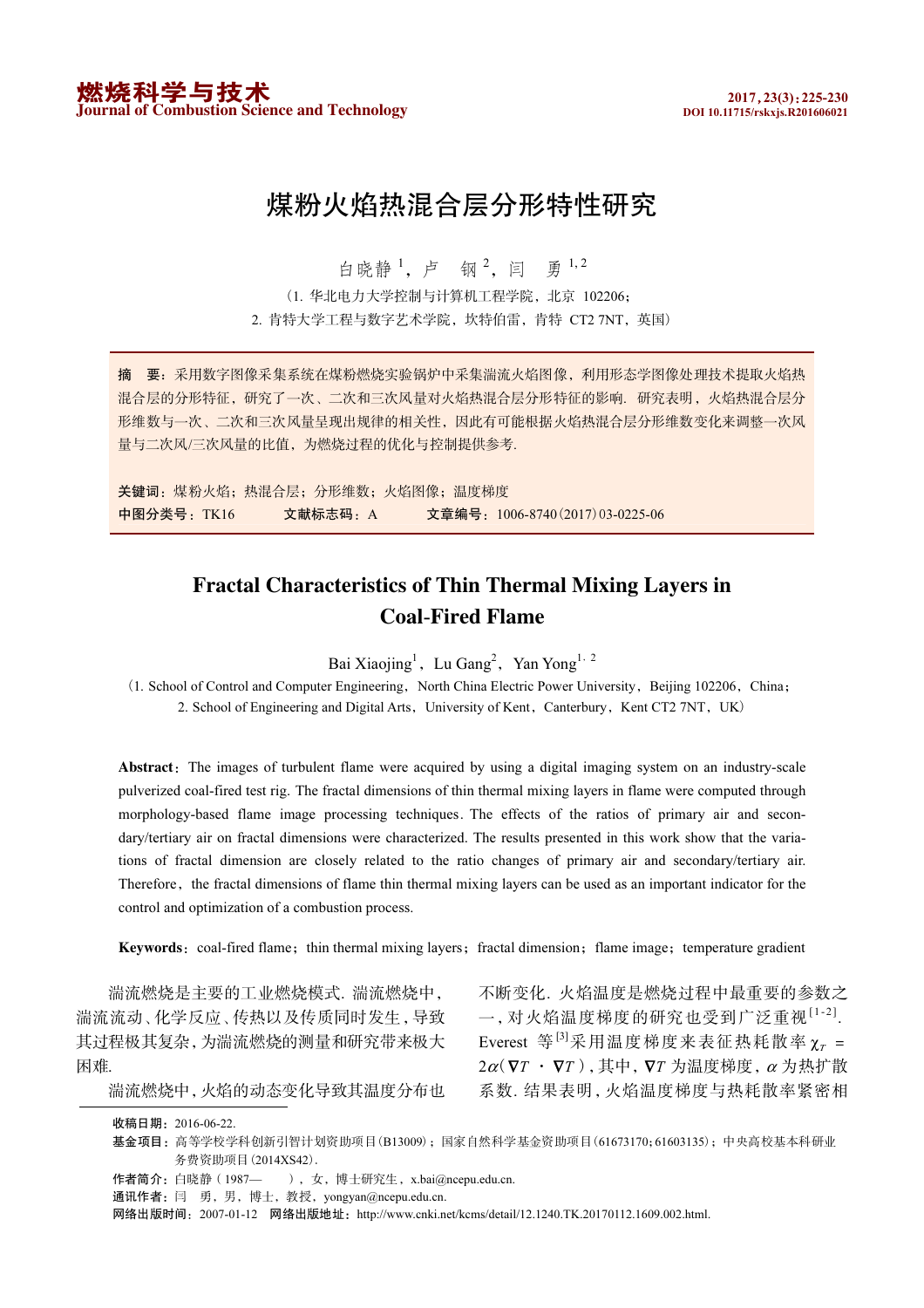关. 在文献[3]中,发现温度梯度较大的区域会有强烈 的热混合现象,并将其定义为热混合层(thin thermal mixing layers)<sup>[3]</sup>. Wang 等<sup>[4]</sup>采用两点激光瑞利法研 究非预混湍流火焰温度梯度与湍流中热耗散率的关 系; Frank 等<sup>[5-6]</sup>也采用高分辨率激光瑞利散射成像技 术测量和分析了温度梯度在湍流燃烧中的特性. 以 上研究表明,火焰温度梯度的变化与湍流燃烧中传热 现象、流体特性等紧密相关. 因此, 借助火焰图像技 术来研究湍流燃烧过程中的热混合层形态特性,有助 于更加深入地认识湍流燃烧中热混合现象,对燃烧过 程的研究和优化控制具有重要意义.

分形理论由 Mandelbrot 等[7]所创立, 其采用分形 维数和数学方法来研究、描述客观事物. 湍流燃烧火 焰自身结构复杂,而分形理论对于复杂结构具有良好 的描述能力,因此,有专家学者将分形理论应用于湍 流燃烧及火焰描述领域[8-11],其研究结果也证明,分 形理论适用于湍流燃烧火焰的描述, 然而, 尚未有研 室采用分形理论来分析湍流火焰执混合层特征.

本文采用形态学图像处理技术获得二维火焰热 混合层图像,即湍流燃烧中热混合较强烈的区域,针 对火焰热混合层的复杂特性,引入分形理论对火焰热 混合层的分形特征进行研究. 本文将该方法用于煤粉 火焰的研究中,对不同燃烧条件下(如不同一次、二 次与三次风量)的火焰热混合层分形特征进行研究。

#### 1 火焰热混合层提取

火焰图像灰度值反映了火焰辐射的强度,而辐射 强度与温度相关[12],因此可以采用火焰图像来获得 温度梯度特征,进而获得热混合层的二值图像. 火焰 辐射亮度与温度之间的映射关系<sup>[13]</sup>可以表达为

 $(1)$  $I = \varepsilon \sigma T^4$ 式中: I 为辐射强度; T 为温度; ε 为煤粉颗粒表面辐 射率; σ为斯蒂芬-波尔兹曼常数. 则可推导得

$$
T = \left[I / (\varepsilon \sigma)\right]^{1/4} \tag{2}
$$

一般来说, CCD 像机输出亮度  $G$  与辐射强度  $I$ 之间的关系可写为[14]

$$
G = kI
$$
 (3)  
式中, *k* 为比例系数. 由式 (2)和 (3) 可知,  $T \sim I^{1/4} \sim G^{1/4}$ , 进行有

$$
|\nabla T| \sim |\nabla I| \sim |\nabla G| \tag{4}
$$

其中, ▽表示梯度算子, 因此, 可以由数字图像处理 技术得到与温度梯度 | V T | 相关的火焰灰度梯度图像 ⅣG], 进而获得火焰热混合层区域, 即ⅣG 较大的区 域. 火焰热混合层提取过程如图 1 所示.



式

图 1 火焰热混合层提取过程示意

如图 1 所示, 在火焰热混合层提取过程中, 首先 采用 Otsu 阈值法来对火焰图像进行分割,即选取使 背景与燃烧区域之间方差最大的阈值作为最佳阈值, 实现对原始火焰灰度图像 G∈R<sup>lxm</sup>(R 为实数域, l× m 为图像大小)的分割,从而提取出火焰燃烧区域图 像G.即

$$
\tilde{G}(x, y) = \begin{cases} g(x, y) & g(x, y) > \delta \\ 0 & \text{if } \text{#} \end{cases}
$$
 (5)

式中:  $g(x, y)$ 为像素点 $(x, y)$ 的灰度值, 0< $x \le l$ , 0<  $v \leq m$ :  $\delta \nrightarrow \overline{k}$ 度阈值.

为了更精确地提取热混合层,本文采用了灰度直 方图统计方法对火焰图像进行增强并获得增强后图 像 G1, 即

$$
S_k = \sum_{j=0}^k p_r(r_j) = \sum_{j=0}^k \frac{n_j}{n} \quad (k = 0, 1, 2, \cdots, M - 1) \quad (6)
$$

式中: Sk 为增强后图像 G<sub>1</sub> 中各像素的灰度值; M 为 总灰度级数; p, 为变换原始图像灰度概率密度函数,  $0 \leq r_i \leq M; n_i \not\equiv K$ 度为 i 的像素数量; n 为像素总数量.

计算火焰梯度图像并设置阈值去除梯度较小的 像素点,从而获得梯度图像VG1. 采用形态学运算中 腐蚀和膨胀算子去除 ∇ G1 中细小梯度和噪声<sup>[15]</sup>, 从 而获得梯度二值图像 V G2. 运算表达如下:

$$
\nabla G_1(x, y) = \begin{cases} \nabla g(x, y) & \nabla g(x, y) > \delta_1 \\ \n0 & \text{if } \text{if } \text{if } \end{cases} \tag{7}
$$

$$
\nabla G_2 = (\nabla G_1 \oplus B) \otimes B \tag{8}
$$

式中:  $\nabla g(x, y)$ 表示像素点(x, y)处的梯度值; δ 为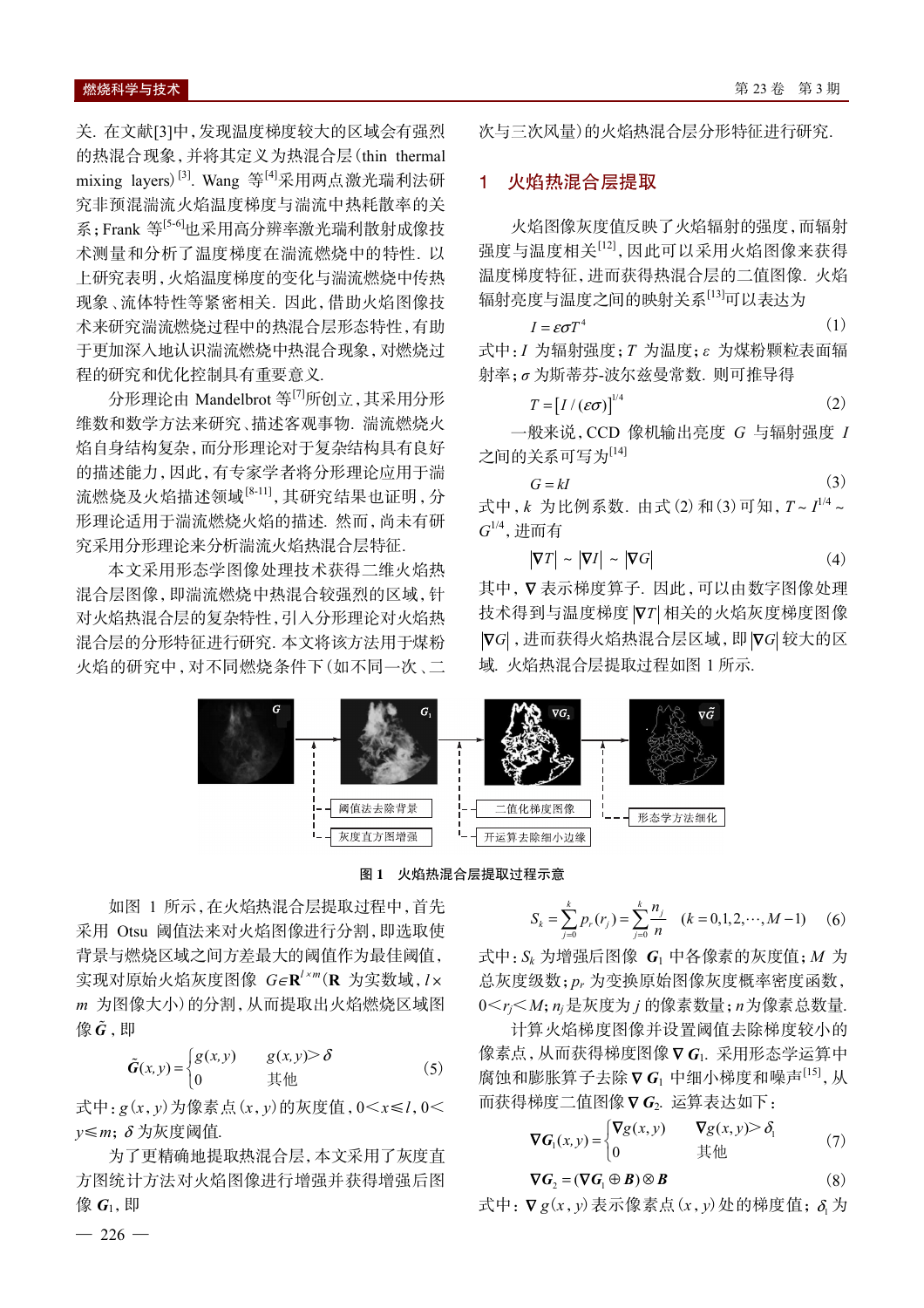梯度阈值: 符号"⊕"与"⊗"分别表示目标图像的腐蚀 与膨胀运算; B 为用来进行腐蚀与膨胀的结构元素, 为了有效去除噪声,根据火焰图像的特征选取 B=  $[0 1 0; 1 1 1; 0 1 0].$ 

为了研究其形态变化,进一步对火焰梯度图像二 值图像VG2进行细化,采用 Matlab Simulation 中的 细化函数对火焰梯度图像进行细化<sup>[16]</sup>,并记细化后 的图像为火焰热混合层图像 V G, 如图 1 所示.

#### 2 分形特征理论及计算

湍流燃烧可以看作不同尺度的涡团连续扭曲、扩 张、产生和消失所引发的过程,其热混合层则随之发 生复杂的形态变化,分形维数适用于对复杂图形的描 述,因此分形维数适用于火焰热混合层描述. 盒子分 形维数法的思想为采用不同尺度(即边长大小不同) 的盒子来覆盖所研究火焰热混合层图像,大尺度的盒 子包含较少的细节信息, 尺度越小, 包含的细节信息 越多<sup>[9]</sup>. 采用不同尺度的盒子可以实现对不同尺度下 火焰热混合层复杂程度的度量,进而得到其分形维数 D, 火焰热混合层形态越复杂, 其分形维数则越大, 如 式(9)所示.

$$
D = \lim_{r \to 0} \frac{\lg N(r)}{\lg(1/r)}
$$
(9)

式中: r(r>0)为盒子的尺寸; N(r)为对应的盒子个数.

为了更精确地描述火焰热混合层的分形特征,研 究中采用分形维数的盒子尺度选取为 1、2、4、8、16、 32、64、128 以及 256.

#### 3 实验和结果分析

#### 3.1 实验火焰图像采集

为验证本文提出方法的有效性,本文利用火焰成 像系统在某工业煤粉燃烧实验炉上采集不同燃烧条 件下序列火焰图像,对其热混合层分形特征进行分 析. 燃烧实验炉为单燃烧器顶部燃烧炉. 其送风系统 中,一次风用于吹送煤粉,二次风/三次风用于旋流和 助燃. 二次风/三次风由挡风板位置确定,挡风板置于 0 时, 三次风量为 0. 随着其位置的增大, 二次风量减 少,三次风量增加. 实验炉的炉壁面上设置了观察窗 口,用于火焰图像采集. 实验中所采用的火焰成像系 统主要由光学探杆,保护管套、CCD相机和嵌入式计 算机等组成,如图 2 所示[17]. 实验过程中将光学探杆 及保护套管插入炉壁的观察窗口内并固定,用于将炉 膛内部的火焰亮度信息传送至炉膛外部的相机,最后 通过相机获取火焰图像. CCD 相机采样速率为每秒 200 帧, 图像分辨率为 256(H) × 320(W) 像素<sup>[17]</sup>.



图 2 火焰图像采集系统

本文在 7 种不同实验条件下分别讲行火焰图像 采集. 主要实验参数(包括一次风量、挡风板位置等) 如表 1 所示.

表 1 实验工况参数表

| 工况             | 一次风量/% | 挡风板位置(二次风/三次风) |
|----------------|--------|----------------|
|                | 18     |                |
| $\overline{c}$ | 20     |                |
| 3              | 22     |                |
| 4              | 20     |                |
| 5              | 20     | 2              |
| 6              | 20     |                |
|                | 20     |                |

#### 3.2 实验结果

为了研究不同燃烧条件下分形特征及其变化,在 每一实验条件下采集 1 000 幅火焰图像,采样时间间 隔为 5 ms. 图 3 为在实验工况 2 (一次风量为 20%, 挡风板位置为 3)采集到的火焰图像以及处理后的火 焰热混合层图像. 可以看出, 在不同时刻, 火焰外围 轮廓没有发生明显的变化. 由于湍流火焰面具有复杂 的动态特性,火焰热混合层的形态随时间产生明显的 变化。

图 4 为图 3 对应实验条件下的热混合层分形维 数. 分析结果表明, 随着时间变化, 火焰热混合层分 形维数发生波动. 其主要原因在于, 在燃烧过程中, 气体与煤粉颗粒两相流流场产生湍流现象,流场内部 存在不同尺度的涡团,火焰受到湍流的影响,无法在 湍流中均匀稳定传播,不断出现火焰面的褶皱现象, 引发温度场变化,从而引发火焰热混合层结构的波动 及其分形维数的波动。

采用统计分析的方法研究一次风量对热混合层 分形维数的影响. 分别取一次风量为 18%、20% 以及 22%的煤粉燃烧火焰热混合层分形维数进行统计分 析. 火焰闪烁频率(闪频)与火焰的结构、热传送等紧 密相关,被广泛用于火灾检测及燃烧稳定性监测中, 是最常用的表征火焰动态特性的参数[18]. 为了研究 分形维数特征与燃烧状况的关系,按照文献[18]中的 方法对图像灰度均值计算其闪频特征,不同一次风量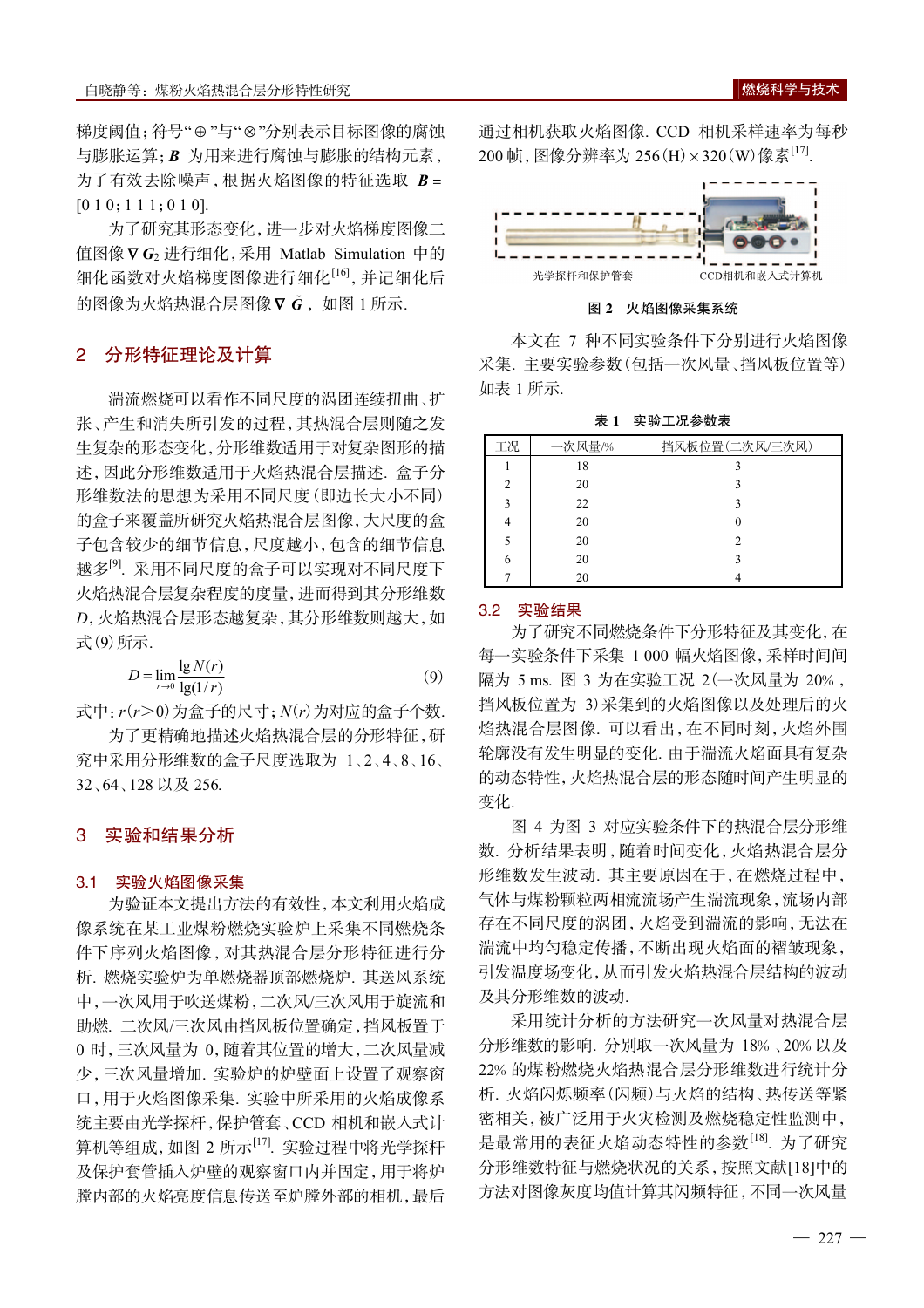

(b) 不同时刻下火焰热混合层图像

图 3 不同时刻下的火焰灰度及热混合层图像

下的火焰热混合层分形维数的均值变化情况与火焰 闪频的变化情况如图 5 所示. 分形维数的均值随着 一次风量的增加而减小,火焰闪频增加. 这表明在一 次风量改变的情况下,热混合层分形维数与火焰闪频 呈现出规律特性,且火焰热混合层分形特征与一次风 量呈现出近似线性的关系. 一次风量引发分形维数 变化的原因主要有以下几个方面:1一次风用于传送 燃料,在传送过程中与燃料充分混合,燃烧火焰面受 到燃料与氧化剂的混合情况影响,发生改变,而混合 情况越好,则越利于燃烧,其温度分布越均匀,因此, 热混合层形态简单,其分形维数减少;②由于一次风 量改变,影响了炉内湍流场的特性,从而改变了火焰 特性<sup>[19]</sup>, 导致火焰热混合层结构发生改变: ③由于一 次风与二次风、三次风总量不变,一次风量增加的同 时二次风及三次风量相应减少,从而导致炉内流场发 生改变,进而影响到火焰动态特性.



二次风和三次风主要用于旋流和助燃,在一次风 量固定的情况下,二次风量和三次风量的大小由挡风 板的位置来决定. 为了研究二次风量和三次风量对 火焰热混合层分形维数的影响,在一次风量为 20% 的情况下,对不同挡风板位置的火焰热混合层分形特 征进行对比分析. 分形维数和闪频随挡风板位置变 化情况如图 6 所示,图 6 中,挡风板位置分别为 0、 2、3、4. 随着挡风板位置增加, 二次风量减少, 三次风 量增加. 火焰热混合层分形维数随二次风/三次风变 化呈现出规律变化情况,随着三次风量增加,分形维 数减小,火焰闪频则随之增大. 这主要是由于二次风/ 三次风改变的情况下,改变了炉内湍流场气相特性, 从而引发湍流燃烧的改变,热混合层随之发生改 变. 由此可见,挡风板位置对火焰面产生规律性的影 响,火焰热混合层结构的分形特征可以作为控制挡风 板位置的参考依据.



图 6 挡风板位置与热混合层分形维数、火焰闪频关系

为了验证火焰热混合层分形维数的稳定性,在图 5 和图 6 对应的实验条件下,连续采集 10 000 幅火焰 图像, 按照时间顺序分为 10 组, 重复实验 10 次, 图 7 和图 8 为 10 次实验中火焰热混合层分形维数的均 值和标准差. 图 7 中, 随着一次风量增加, 热混合层 分形维数均值降低, 标准差减少. 图 8 中, 随着二次 风/三次风变化,分形维数均值减小. 可见重复实验 中,分形维数的变化趋势与以上研究呈现出一致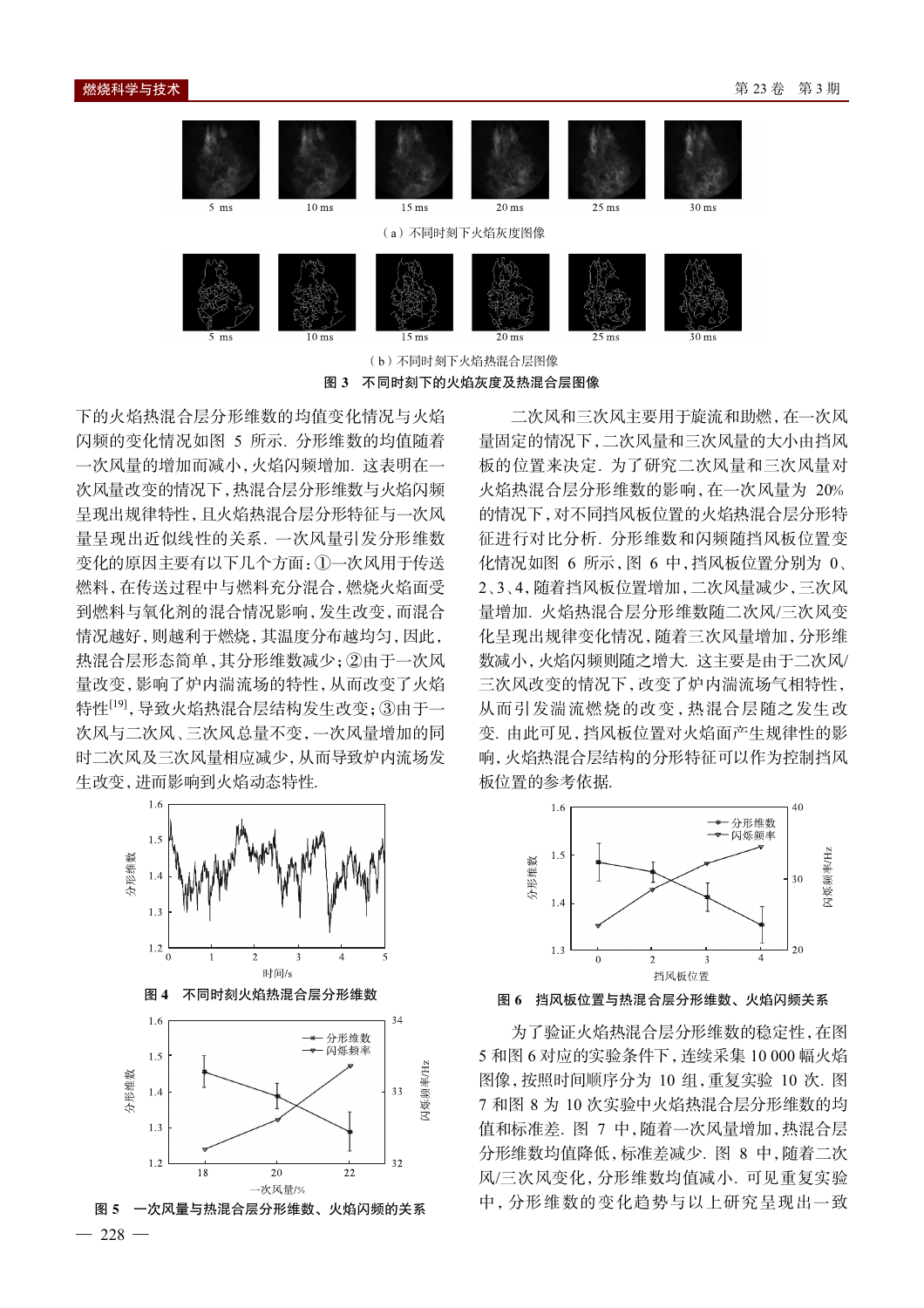性. 因此,火焰热混合层分形维数随一次风与挡风板 位置的变化呈现出固定的规律性.



图 7 重复实验下热混合层分形维数与一次风量关系



重复实验下热混合层分形维数与挡风板位置关系 图 8

#### $\overline{\mathbf{A}}$ 结 论

(1) 煤粉燃烧过程中,火焰热混合层与湍流燃烧 紧密相关,具有复杂的动态特性. 采用图像处理技术 可以获得火焰热混合层图像,进而可用分形特征来描 述湍流火焰热混合层的复杂特性.

(2) 实验结果表明, 在煤粉燃烧中, 火焰热混合 层分形维数分布在 1.2~1.6 之间. 一次、二次和三次 风量对火焰热混合层分形维数有十分明显的影 响. 随着一次风量的增加, 分形维数均值减小, 表明 燃料与氧化剂混合效率提高,火焰面复杂度降低,其 温度分布发生变化,热混合现象减弱.

(3) 二次和三次风量变化会影响湍流场的气相 特性,火焰热混合情况随之发生改变,研究发现火焰 热混合层分形维数随着二次风与三次风的比值减小 而减小.

(4) 依据火焰热混合层分形维数与一次、二次和 三次风量呈现出的规律相关性,有可能根据火焰热混 合层分形维数变化来调整燃烧过程(如一次风量,二 次和三次风比值等),为燃烧过程的控制与优化提供 参考.

#### 参考文献:

[1] 刘德新, 王天友, 刘书亮, 等. 用剪切干涉高速摄影

法测量内燃机缸内温度场的实验研究[J]. 内燃机学 报, 2002, 20(4): 317-323.

Liu Dexin, Wang Tianyou, Liu Shuliang, et al. Study on in-cylinder temperature field measurement with shearing-interferometry high speed photography for spark ignition engines [J]. Transactions of CSICE,  $2002, 20(4)$ : 317-323 (in Chinese).

[2] 杨卫娟, 周俊虎, 汪 洋, 等. 微尺度燃烧中的温度 及热回流分布 [J]. 中国电机工程学报, 2010, 30  $(20): 28-32.$ 

> Yang Weijuan, Zhou Junhu, Wang Yang, et al. Temperature and heat-recirculation distribution in microscale combustion [J]. Proceedings of the CSEE, 2010,  $30(20)$ : 28-32 (in Chinese).

- [3] Everest D A, Driscoll J F, Dahm W J, et al. Images of the two-dimensional field and temperature gradients to quantify mixing rates within a non-premixed turbulent jet flame [J]. Combustion and Flame, 1995, 101(1): 58-68.
- $\lceil 4 \rceil$ Wang G, Clemens N, Varghese P. High-repetition rate measurements of temperature and thermal dissipation in a non-premixed turbulent jet flame [J]. Proceedings of the Combustion Institute, 2005, 30(1): 691-699.
- [5] Frank J H, Kaiser S A. High-resolution imaging of dissipative structures in a turbulent jet flame with laser rayleigh scattering [J]. Experiments in Fluids, 2008,  $44(2)$ : 221-233.
- [6] Kaiser S A, Frank J H. The effects of laser-sheet thickness on dissipation measurements in turbulent nonreacting jets and jet flames [J]. Measurement Science and Technology, 2011, 22(4): 045403.
- [7] Mandelbrot B B. The Fractal Geometry of Nature [M]. United States: W H Freeman and Co Ltd, 1983.
- [8] 杜 青, 张 军, 尹 君, 等. 湍流预混燃烧火焰结 构的分形维数特征研究[J]. 内燃机学报, 2008,  $26(3)$ : 214-220. Du Qing, Zhang Jun, Yin Jun, et al. Study on the flame structure of turbulent premixed combustion of engines using fractal method [J]. Transactions of CSICE, 2008, 26(3): 214-220 (in Chinese).
- $\lceil 9 \rceil$ Chatakonda O, Hawkes E R, Aspden A J, et al. On the fractal characteristics of low Damköhler number flames [J]. Combustion and Flame,  $2013$ ,  $160(11)$ : 2422-2433.
- [10] Yenerdag B, Fukushima N, Shimura M, et al. Turbulence-flame interaction and fractal characteristics of  $H_2$ -air premixed flame under pressure rising condition